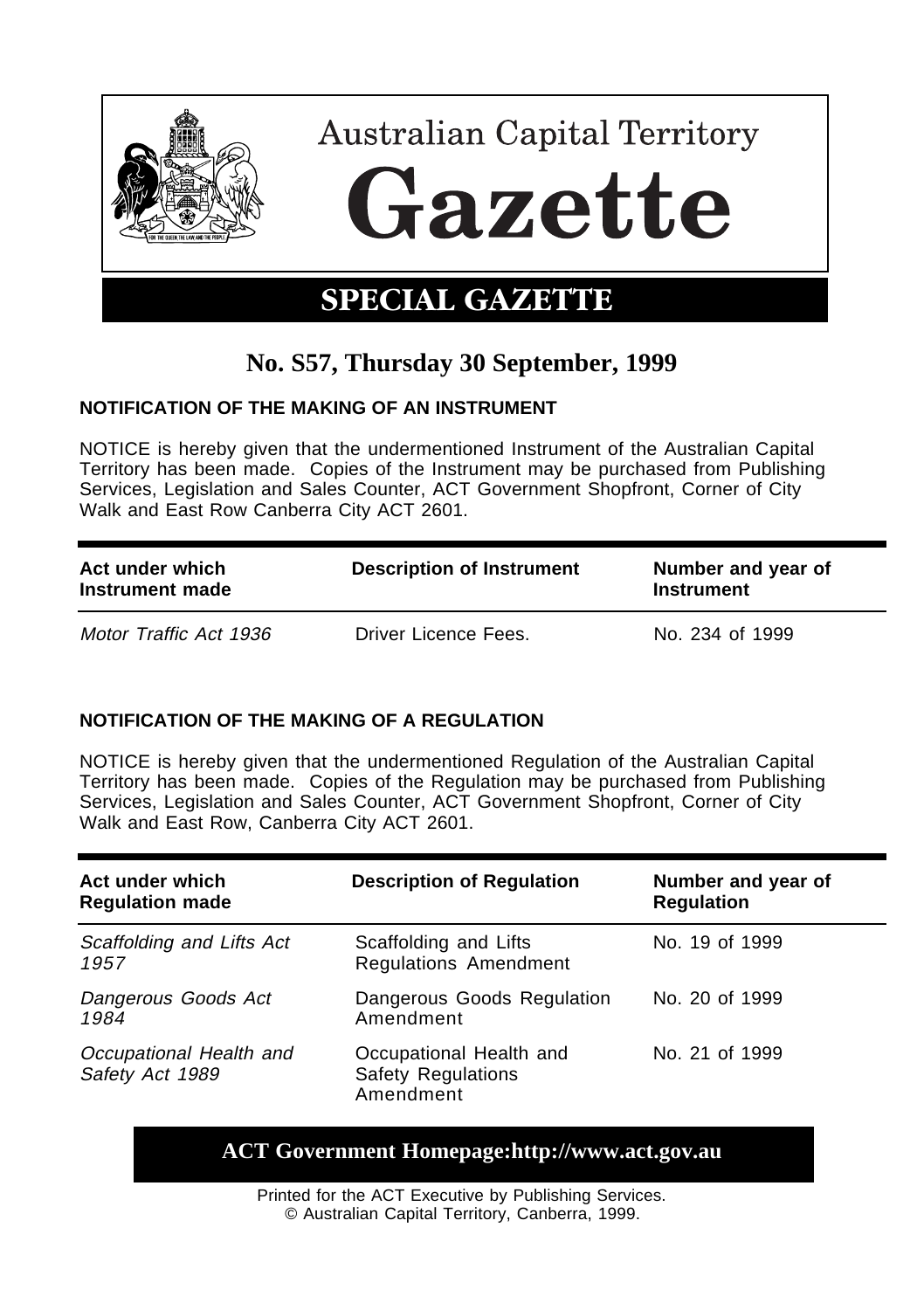#### **MILK AUTHORITY ACT 1971**

Under Section 16A of the Milk Authority Act 1971, I Gary Humphries, Treasurer, hereby fix and declare:

- 1. This notice takes effect on Friday, 1 October 1999.
- 2. All Gazette notices published prior to the date of this notice pursuant to Section 16A of the Milk Authority Act 1971 are hereby revoked.
- 3. Pursuant to Section 16A(1) of the Milk Authority Act 1971:
	- (a) The maximum price at which packaged milk (pasteurised or pasteurised and homogenised, including skim milk and modified milk as specified) may be sold by **retail** is fixed at and declared to be:

|                                                                                                                                                                                                                         | טהוסט                                                   |
|-------------------------------------------------------------------------------------------------------------------------------------------------------------------------------------------------------------------------|---------------------------------------------------------|
| <b>Whole Milk</b>                                                                                                                                                                                                       |                                                         |
| Cartons of 300 millilitres<br>Cartons of 600 millilitres<br>Cartons of 1 litre<br>Bottles of 1.25 litres<br>Bottles of 2 litres<br>Bottles of 3 litres                                                                  | 58.00<br>80.00<br>122.00<br>149.00<br>239.00<br>356.00  |
| Skim Milk -                                                                                                                                                                                                             |                                                         |
| Cartons of 600 millilitres<br>Cartons of 1 litre<br>Cartons of 2 litre                                                                                                                                                  | 80.00<br>122.00<br>239.00                               |
| <b>Modified Milk -</b>                                                                                                                                                                                                  |                                                         |
| Cartons of 600 millilitres<br>Cartons of 1 litre<br>Cartons of 1 litre labelled as Farmers Best or Pura Edge<br>Bottles of 2 litres<br>Bottles of 2 litres labelled as Farmers Best or Pura Edge<br>Bottles of 3 litres | 93.00<br>142.00<br>167.00<br>259.00<br>314.00<br>389.00 |

(b) The maximum price at which packaged milk (pasteurised or pasteurised and homogenised, including skim milk and modified milk as specified) may be sold by **processors to the holders of Milk Vendors Licences or Milk Vendors Permits** is fixed at and declared to be:

**Cents** 

Conte

#### **Whole Milk -**

| Bulk - two bags of 10 litres each | 1711.40 |
|-----------------------------------|---------|
| Cartons of 300 millilitres        | 42.77   |
| Cartons of 600 millilitres        | 50.53   |
| Cartons of 1 litre                | 74.22   |
| Bottles of 1.25 litres            | 89.04   |
| Bottles of 2 litres               | 143.45  |
| Bottles of 3 litres               | 215.18  |
|                                   |         |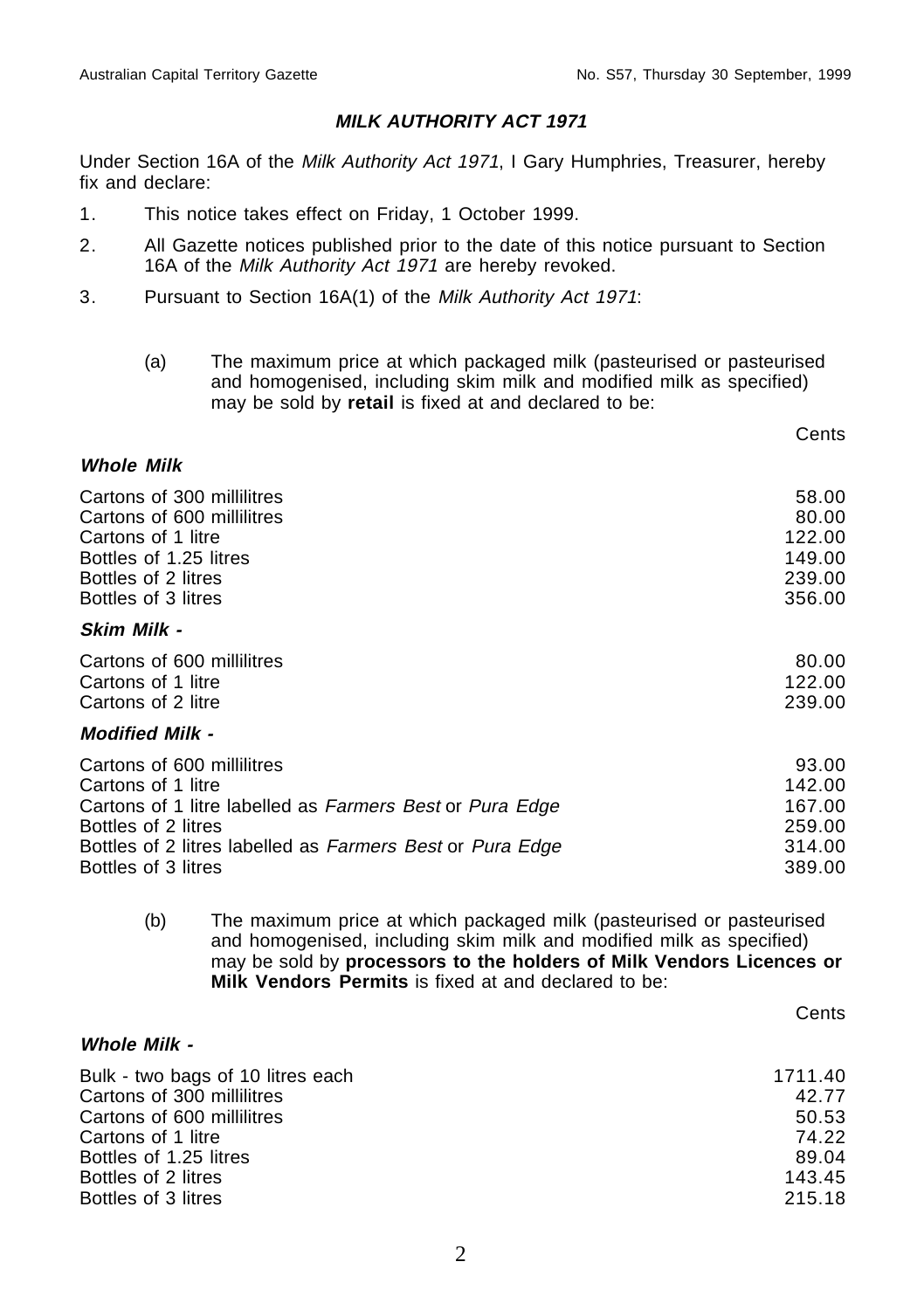#### **Skim Milk -**

| Cartons of 600 millilitres | 50.53  |
|----------------------------|--------|
| Cartons of 1 litre         | 74.22  |
| Bottles of 2 litres        | 143.45 |
|                            |        |

#### **Modified Milk -**

| Cartons of 600 millilitres                               | 61.70  |
|----------------------------------------------------------|--------|
| Cartons of 1 litre                                       | 94.22  |
| Cartons of 1 litre labelled as Farmers Best or Pura Edge | 119.22 |
| Bottles of 2 litres                                      | 163.45 |
| Bottles of 2 litre labelled as Farmers Best or Pura Edge | 218.45 |
| Bottles of 3 litres                                      | 245.66 |

(c) The maximum price at which packaged milk (pasteurised or pasteurised and homogenised, including skim milk and modified milk and flavoured milk as specified) may be sold by **processors to distributors** is fixed at and declared to be:

|                                                                                      | Cents   |
|--------------------------------------------------------------------------------------|---------|
| <b>Whole Milk -</b>                                                                  |         |
| Bulk - two bags of 10 litres each<br>"Hospitality Pack" - 250 millilitres containers | 1749.40 |
| filled to 175 millilitres                                                            | 26.35   |
| Cartons of 300 millilitres                                                           | 31.76   |
| Cartons of 600 millilitres                                                           | 55.49   |
| Cartons of 1 litre                                                                   | 82.47   |
| Bottles of 1.25 litres                                                               | 99.34   |
| Bottles of 2 litres                                                                  | 159.94  |
| Bottles of 3 litres                                                                  | 237.41  |
| Skim Milk -                                                                          |         |
| Cartons of 600 millilitres                                                           | 55.49   |
| Cartons of 1 litre                                                                   | 82.47   |
| Bottles of 2 litres                                                                  | 159.94  |
| <b>Modified Milk -</b>                                                               |         |
| Cartons of 600 millilitres                                                           | 67.11   |
| Cartons of 1 litre                                                                   | 102.47  |
| Cartons of 1 litre labelled as Farmers Best or Pura Edge                             | 122.47  |
| Bottles of 2 litres                                                                  | 179.94  |
| Bottles of 2 litres labelled as Farmers Best or Pura Edge                            | 224.94  |
| Bottles of 3 litres                                                                  | 270.41  |